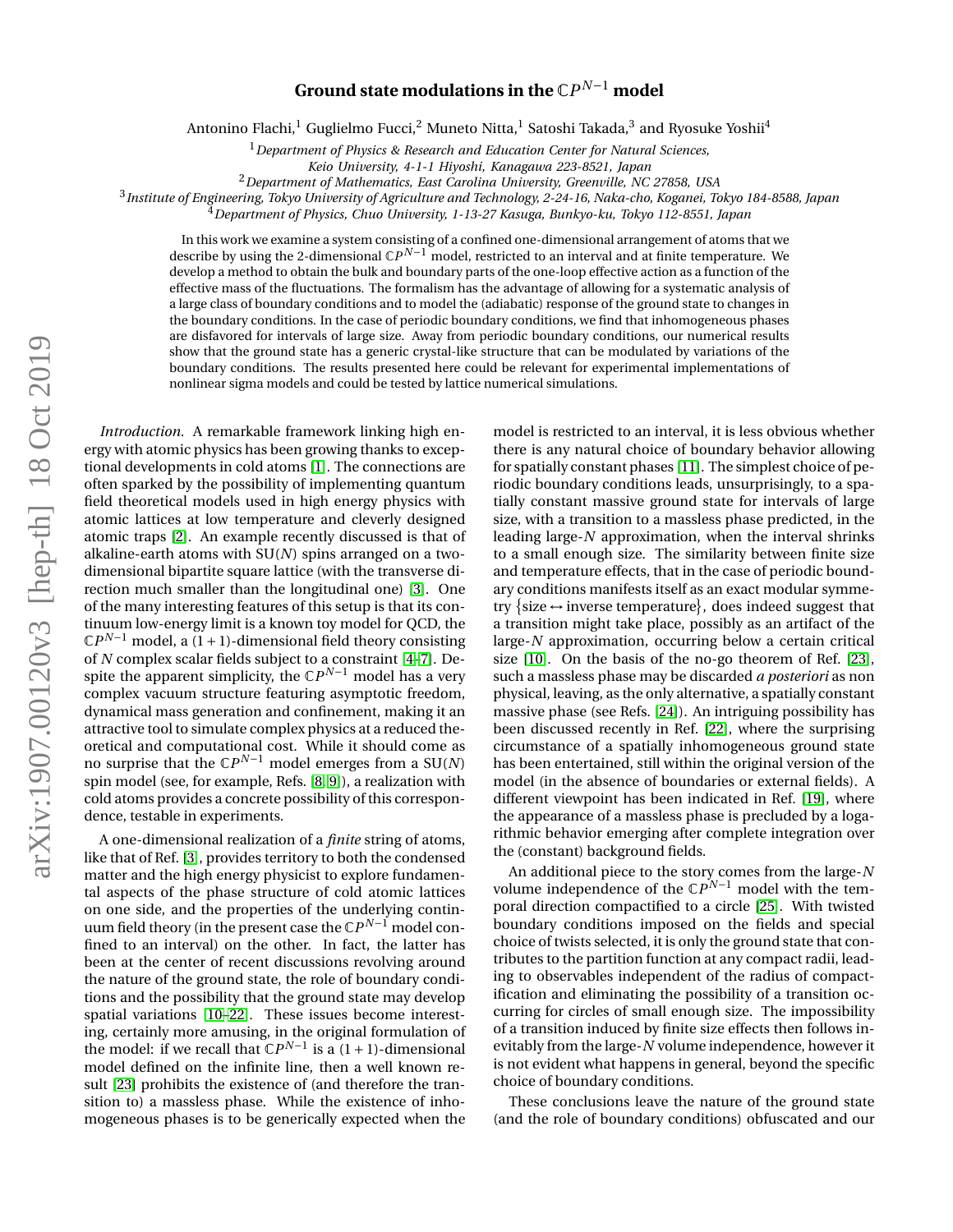goal here is to re-examine the  $\mathbb{C}P^{N-1}$  model in the presence of boundaries and with finite temperature effects included. The setup we have in mind consists of a string of atoms sandwiched between two impurities or constrained by optical traps that we assume can, in principle, be tuned locally near the endpoints of the string and act as external forcing for the boundary conditions (see Ref. [\[26\]](#page-6-1) for an introduction on how defects can be introduced in in optical lattice systems). Then, we expect that changes in the boundary conditions will induce deformations in the ground state of the system: it is these deformations that we are after. Beyond the case of periodic boundary conditions, the inevitable complication one needs to address is to allow for a spatially dependent effective mass. To deal with this, we adopt (and adapt to the present problem) a formulation of the effective action based on zeta function regularization and heat-kernel techniques (see Refs. [\[27,](#page-6-2) [28\]](#page-6-3)) from which we obtain the effective action in the form of a derivative expansion for the effective mass. The advantage of this approach is its generality that allows to treat, in a unified way, a large class of boundary conditions, of which periodic or Dirichlet are special cases.

*Basics*. The classical action of the ℂ*P*<sup>*N*−1</sup>model is

$$
S = \int dx dt \left[ \left| \partial_{\mu} n_i \right|^2 + \lambda \left( r - |n_i|^2 \right) \right]
$$
 (1)

where  $n_i$  with  $i = 1, \dots, N$  are *N* complex scalar fields. Imposing gauge invariance on the model allows one to set any non-dynamical gauge field to zero. The quantity *λ*, that we call the mass gap function, is a Lagrange multiplier that enforces the condition  $|n_i|^2 = r$ . Finally, *r* defines the coupling constant *g* by the expression  $r = 4\pi/g^2$ . Here, we will stick to the large-*N* expansion and choose to separate the fields  $n_i$  into a classical background plus a quantum fluctuation:

<span id="page-1-0"></span>
$$
n_1 = \sigma, \ \ n_i = \delta\varphi_i, \quad \text{for } i = 2, \cdots, N. \tag{2}
$$

We restrict the background to the interval  $x \in [0, \ell]$ , thus effectively forcing the fields to obey at the end-points certain boundary conditions that we leave, for the moment, unspecified. We assume  $\sigma$ , the *'Higgs'* field, and  $\lambda$  to be real and time-independent functions of the spatial coordinate only. Whenever spatially constant configurations for *λ* and *σ* are admissible, the solution  $λ = 0 & σ ≠ 0$  defines a massless (or Higgs) phase, while  $\lambda \neq 0$  &  $\sigma = 0$  defines a massive (or confining) phase.

Performing the following coordinate transformation,

$$
x \to \tilde{x} = x/\ell, \quad t \to \tilde{t} = t/\ell \tag{3}
$$

we can rescale the length of the interval to unity. Setting  $\hat{\lambda} = \ell^2 \lambda$ , performing a Wick rotation and choosing the background fields as in [\(2\)](#page-1-0), we arrive at the following expression for the one-loop effective action (at large-*N*),

$$
S_{\text{eff}}^{E} = \int_{0}^{\beta/\ell} d\tilde{\tau} \int_{0}^{1} d\tilde{x} \left\{ \left( \frac{\partial \sigma}{\partial \tilde{x}} \right)^{2} + \hat{\lambda} \left( |\sigma|^{2} - r \right) \right\} + (N - 1) \text{Tr} \ln \left( -\Box + \hat{\lambda} \right), \tag{4}
$$

with  $\Box = -\partial^2/\partial \tilde{\tau}^2 - \partial^2/\partial \tilde{x}^2$ . Notice we are assuming both  $\sigma$ and  $\hat{\lambda}$  to be functions of  $\tilde{x}$  only. At finite temperature

<span id="page-1-1"></span>
$$
\operatorname{Tr}\ln\left(-\Box + \hat{\lambda}\right) \to \sum_{n=-\infty}^{\infty} \ln \det\left(\frac{\partial^2}{\partial \tilde{x}^2} + \ell^2 \omega_n^2 + \hat{\lambda}\right) \tag{5}
$$

where  $ω<sub>n</sub> = 2πn/β$ ,  $T = 2π/β$ . The right-hand-side of [\(5\)](#page-1-1) is a divergent quantity, which can be regularized using zeta function regularization (see e.g. Refs. [\[29](#page-6-4)[–34\]](#page-6-5)). If we write

<span id="page-1-4"></span>
$$
\left(\frac{\partial^2}{\partial \tilde{x}^2} + \hat{\lambda}\right) f_k = p_k^2 f_k \tag{6}
$$

we can define the following zeta function, suitable for the regularization of [\(5\)](#page-1-1)

<span id="page-1-3"></span>
$$
\zeta(s) = \sum_{k=0}^{\infty} \sum_{n=-\infty}^{\infty} \left( p_k^2 + \ell^2 \omega_n^2 \right)^{-s},\tag{7}
$$

which is well-defined for Re(*s*) > 1/2 and can be analytically continued to the semi-plane  $Re(s) \leq 1/2$  as a meromorphic function with isolated simple poles [\[29](#page-6-4)[–34\]](#page-6-5). After performing the analytic continuation, the effective action is written as:

<span id="page-1-2"></span>
$$
S_{\text{eff}}^{E} = \beta \int_0^{\ell} dx \left\{ \left( \frac{\partial \sigma}{\partial x} \right)^2 + \lambda \left( |\sigma|^2 - r \right) \right\} - (N - 1) \zeta'(0). \quad (8)
$$

*Derivative expansion of the effective action.* The expression [\(8\)](#page-1-2) is only formal, as the boundary conditions have not been specified, and a renormalization scheme must be used to correct the diverging terms coming from the summation in [\(5\)](#page-1-1). Our approach consists in recasting the zeta function [\(7\)](#page-1-3) in the following form (see [\[28\]](#page-6-3)):

$$
\zeta(s) = \frac{\vartheta}{\sqrt{4\pi}} \frac{1}{\Gamma(s)} \int_0^\infty \frac{dt}{t^{3/2-s}} \mathcal{K}(t) \left(1 + 2 \sum_{n=1}^\infty e^{-\frac{\beta^2 n^2}{4\ell^2 t}}\right) \tag{9}
$$

where  $\vartheta = \beta / \ell$  and  $\mathcal{K}(t) = \sum_k e^{-tp_k^2}$ . The function  $\mathcal{K}(t)$  is the integrated heat-kernel of the second order differential operator defined in [\(6\)](#page-1-4). For the moment, information on the boundary conditions is encoded in the eigenvalues  $p_k$ . A derivative expansion of the effective action can be read off from the small-*t* expansion of the heat-kernel (density) that we can express in the form:

$$
\hat{\mathcal{K}}(\tilde{x}, t) = \frac{1}{\sqrt{4\pi t}} \sum_{k=0}^{\infty} c_{k/2}(\tilde{x}) t^{k/2}.
$$
 (10)

The quantity  $\hat{\mathcal{K}}(\tilde{x}, t)$  is related to  $\mathcal{K}(t)$  by spatial integration. The coefficients  $c_{k/2}$  depend on the function  $\lambda$  and its derivatives, but not on *t*. The coefficients  $c_{k/2}(\tilde{x})$  have the same 'dimension' (here the word 'dimension' refers to the number of powers of  $\hat{\lambda}$  and of  $\tilde{x}$ ), as  $\left[\hat{\lambda}\right]^{k/2}$  and comprise a volume plus a boundary contribution for coefficients of integer order, and a pure boundary term for coefficients of half-integer order [\[29–](#page-6-4)[34\]](#page-6-5). The first few coefficients are:  $c_0(\tilde{x}) = 1, c_{\frac{1}{2}}(\tilde{x}) = b_0^{(\frac{1}{2})}$ 2  $b_0^{(\frac{1}{2})}$ ,  $c_1(\tilde{x}) = -\hat{\lambda} + b_0^{(1)}$ , where the contributions  $b_n^{(\frac{k}{2})}$  correspond to the boundary parts and have the form  $b_n^{(\frac{k}{2})} = u_{n/2}^{(\frac{k}{2})} \delta(\tilde{x}) + v_{n/2}^{(\frac{k}{2})} \delta(\tilde{x}-1)$  with  $u_{n/2}^{(\frac{k}{2})}$  and  $v_{n/2}^{(\frac{k}{2})}$  being numbers solely dependent on the type of boundary conditions. Assuming that boundary conditions are imposed symmetrically,  $u_{n/2}^{(\frac{k}{2})} = v_{n/2}^{(\frac{k}{2})}$ . Although expressions of such coefficients become quickly cumbersome, partial simplification can be achieved in specific cases. Moreover, we notice that there are terms in the heat kernel coefficients that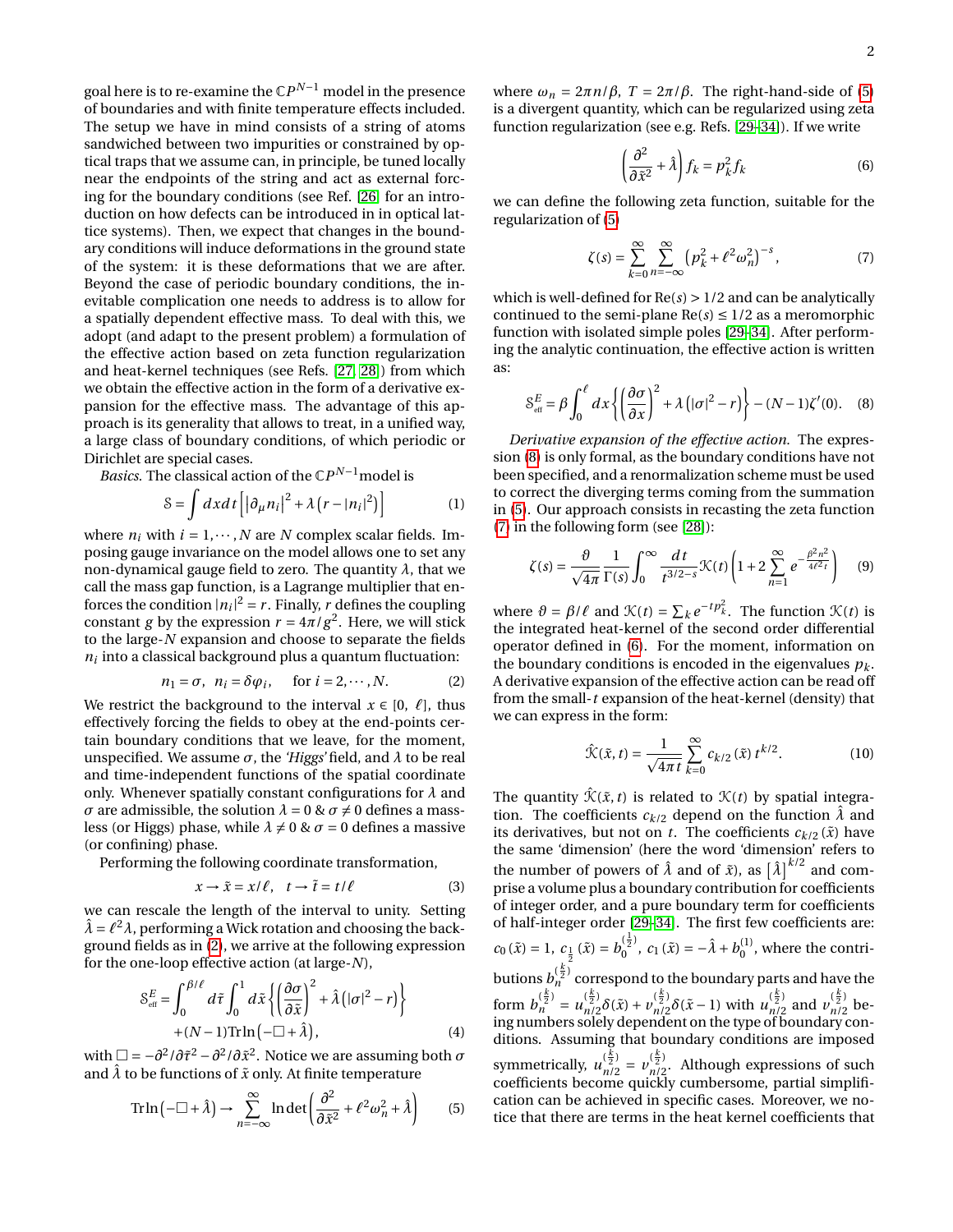are independent of  $\hat{\lambda}$  and can, therefore, be dropped since they contribute neither to the effective equation nor to the boundary conditions. For example,  $b_0^{(\frac{1}{2})}$  $\binom{\frac{1}{2}}{0},\ b_0^{(1)},\ b_0^{(\frac{3}{2})}$  $\int_{0}^{27}$ , etc. are all irrelevant to our problem. In the case of periodic boundary conditions all the coefficients  $b_n^{(k/2)}$  are identically zero. The volume contribution to the coefficients can be found in a number of references (see, for example, [\[35,](#page-6-6) [36\]](#page-6-7)), while the boundary contributions can be only in part retrieved from the literature (for instance, in Ref. [\[35\]](#page-6-6) for the case of Dirichlet and Neumann boundary conditions and Ref. [\[36\]](#page-6-7) for more general boundary conditions). The heat-kernel coefficients  $c_2$ ,  $c_{5/2}$ ,  $c_3$  have been computed here for the case of separated boundary conditions for the first time.

A lengthy calculation leads to the following expression for the derivative expansion of the effective action truncated up to order 6, after rescaling everything back to the original variables $^{\rm l}$  :

$$
S_{\text{eff}}^{E} = \beta \int_{-\ell/2}^{\ell/2} dx \left\{ \left( \frac{d\sigma}{dx} \right)^{2} + \lambda \left( |\sigma|^{2} - r \right) + \mathcal{L} \right\}, \qquad (11)
$$

where we have defined  $\mathcal{L} = (N-1)\left[\mathcal{L}_0 + \mathcal{L}_1 + \mathcal{L}_2\right]$  with

<span id="page-2-1"></span>
$$
\mathcal{L}_0 = a_0 + a_2 \lambda + a_4 \lambda^2 + a_6 \lambda^3 + \dots
$$
  
\n
$$
\mathcal{L}_1 = v_1 \left(\frac{\partial \lambda}{\partial x}\right)^2 + v_2 \frac{\partial^2 \lambda}{\partial x^2} + v_3 \frac{\partial^4 \lambda}{\partial x^4} + \dots
$$
  
\n
$$
\mathcal{L}_2 = \xi_0 + \xi_1 \lambda + \xi_2 \ell^2 \lambda^2 + \xi_3 \ell \frac{\partial \lambda}{\partial x} + \xi_4 \ell \beta^2 \lambda \frac{\partial \lambda}{\partial x}
$$
  
\n
$$
+ \xi_5 \ell^2 \beta^2 \left(\frac{\partial \lambda}{\partial x}\right)^2 + \xi_6 \ell^2 \frac{\partial^2 \lambda}{\partial x^2} + \xi_7 \ell^3 \frac{\partial^3 \lambda}{\partial x^3} + \dots
$$

where the coefficients  $\xi_n$  are functions of the dimensionless ratio  $\vartheta = \beta / \ell$  that defines our expansion parameter (relevant explicit expressions are reported in appendix). The above terms isolate the powers of the mass gap function in  $\mathcal{L}_0$  from its derivatives in  $\mathcal{L}_1$  and from the boundary terms in  $\mathcal{L}_2$ . The functional form of the above expansion can be obtained directly by dimensional considerations. We should remark that the mixed-derivative expansion is inbuilt in the heat-kernel expansion and exclude the possibility of ground state rapidly varying in space. While this is a limitation of the present approach, we expect any rapidly varying solution to have higher free energy.

In our scheme the divergences are encoded in the coefficients  $a_0$ ,  $\xi_0$  and  $a_2$  and respectively renormalize the vacuum energy in the bulk, on the boundary, and the coupling constant *r*. Also,  $a_0$ ,  $\xi_0$  do not depend on  $\lambda$  and therefore change neither the effective equations nor the boundary conditions. Explicit expressions of the volume and boundary coefficients up to order 6 are reported in the appendix. Renormalizing to zero the vacuum energy in the bulk and on the boundary (results will not depend on this choice), and noticing that the terms proportional to  $v_2$  and  $v_3$  are

total derivatives, which disappear after partial integration (since we are assuming boundary conditions to be imposed symmetrically), we obtain the energy density functional:  $\Omega = \Omega_{\text{vol}} + \Omega_{\text{bnd}}$ , where

$$
\Omega_{\text{vol}} = \left( |\sigma|^2 - r_{ren} + \frac{(N-1)}{2\pi} \log \left( \frac{\beta}{\ell} \right) \right) \lambda
$$

$$
- \frac{\zeta(3)}{16\pi^3} \beta^2 \lambda^2 + \frac{\zeta(5)}{256\pi^5} \beta^4 \left( \lambda^3 + \frac{1}{2} \left( \frac{d\lambda}{dx} \right)^2 \right), \tag{12}
$$

corresponds to the volume contribution, with  $-r_{ren} = -r +$  $(N-1)\left[\frac{\gamma_E}{4\pi} - \frac{1}{4\pi}\log\left(\frac{\varepsilon}{8\pi^2}\right)\right]$  is the renormalized coupling. The quantity  $\Omega_{\text{\tiny eff}}^{\text{\tiny bad}}$  corresponds to the boundary action

$$
\Omega_{\text{eff}}^{\text{bnd}} = \left\{ \hat{\xi}_1 \lambda + \hat{\xi}_2 \ell^2 \lambda^2 + \hat{\xi}_3 \ell \frac{\partial \lambda}{\partial x} + \hat{\xi}_4 \ell \beta^2 \lambda \frac{\partial \lambda}{\partial x} + \hat{\xi}_5 \ell^2 \beta^2 \left( \frac{\partial \lambda}{\partial x} \right)^2 + \hat{\xi}_6 \ell^2 \frac{\partial^2 \lambda}{\partial x^2} + \hat{\xi}_7 \ell^3 \frac{\partial^3 \lambda}{\partial x^3} + \dots \right\} \times \Delta_\ell(x),\tag{13}
$$

where we have factorized out  $\Delta_{\ell}(x) = \delta(x/\ell - 1/2)$  +  $\delta(x/\ell + 1/2)$  and the hatted quantities  $\xi_i$  correspond to the *ξ*<sup>*i*</sup> with the factor  $\Delta$ <sub>*ℓ*</sub>(*x*) removed. The expansion [\(12\)](#page-2-1) allows to easily anticipate, within the validity of our approximation, the character of the ground state and how this depends on the external conditions (in the present case, temperature, interval size, and type of boundary conditions).

*Solutions and boundary conditions.* As first step, we vary  $\ell$  at fixed temperature ignoring the boundary contribution to the energy density functional and dropping the derivative term in [\(12\)](#page-2-1). This situation corresponds to the case of periodic boundary conditions. Then, the thermodynamic potential, including terms up to sixth order, takes the form:  $\Psi_{\text{eff}} = a_2 \lambda + a_4 \lambda^2 + a_6 \lambda^3$ . The coefficient  $a_6 = \frac{\zeta(5)}{256\pi^5} \beta^4$  is positive, guaranteeing boundedness from below of the potential. The coefficient  $a_4 =$  $-\frac{\zeta(3)}{32\pi^3}\beta^2$  is negative signaling an eventual first order phase transition when  $a_4 = 2\sqrt{|a_2 a_6|}$  where  $a_2 = |\sigma|^2 - r_{ren} +$  $\frac{(N-1)}{2\pi}$  log( $\beta/\ell$ ). Assuming  $\sigma = 0$ , the critical point is located at  $\beta_{crit} = \ell \exp(-2\pi (r_{ren} + \zeta^2(3)/(8\pi\zeta(5)))/(N-1))$ . When  $a_4 < 2\sqrt{|a_2 a_6|}$  the minima of the potential occurs for  $\lambda \neq 0$ leading to a massive constant ground state. When the length scale is decreased below the above critical point, up to  $a_4$  =  $\sqrt{3a_2a_6}$ , then the potential develops two minima, one corresponding to  $\lambda \neq 0$  and one, at lower energy, corresponding to  $\lambda = 0$ . While the latter would not be physical as it can be argued by invoking the no-go theorem of Ref. [\[23\]](#page-5-9), the former would be, in principle, admissible. In the case of periodic boundary conditions, Ref. [\[19\]](#page-5-12) observed that a logarithmic dependence of the energy as a function of an effective constant radius emerges once full integration over the constant modes in the path integral is carried out. It is this logarithmic behavior that would remove the zero mode and block the transition to a massless phase. While we can conclude that for periodic boundary conditions and large values of  $\ell$  inhomogeneous ground states are disfavored, in the present approach a mechanism that removes the unwanted massless mode remains to be found.

Here, the focus is on the model confined to an interval with general boundary conditions. In this case, we can

<span id="page-2-0"></span> $<sup>1</sup>$  Notice that we have rescaled everything back to the original variables af-</sup> ter a shift  $x \rightarrow x - \ell/2$ ; without performing this coordinate shift, the limit  $x \rightarrow \infty$  would return the case of the semi-infinite interval [0, $\infty$ ]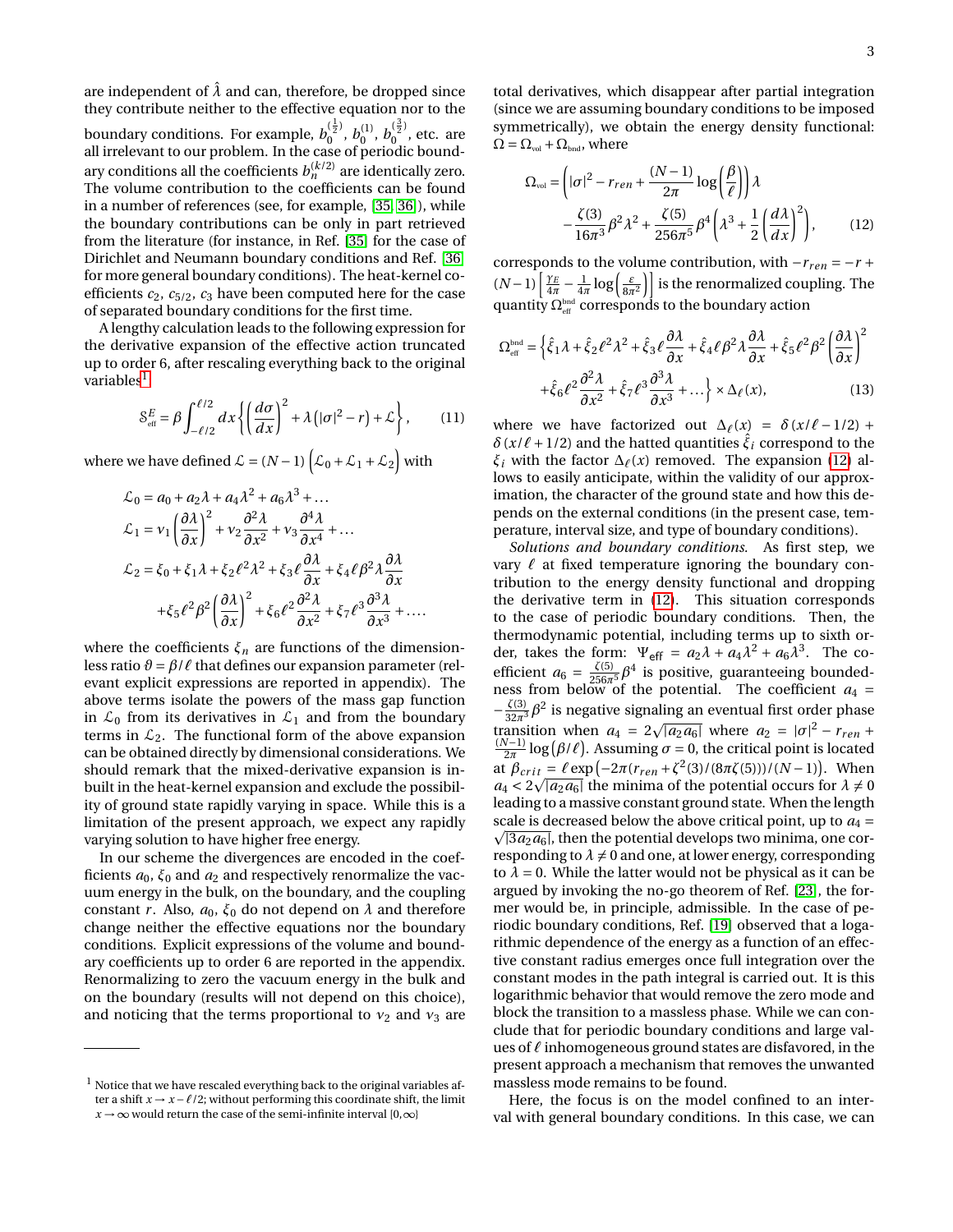no longer ignore the boundary contributions (since, rather than the potential, one needs to *extremize* the effective action; see, for instance, Ref. [\[31,](#page-6-8) [40\]](#page-6-9)). To address this problem, we shall restrict to the small *σ* regime; to lowest order we ignore its contribution to the effective equations and proceed by solving numerically for *λ*. Although these equations can be, with some effort, integrated exactly with the solutions expressed in terms of combinations of Jacobi elliptic functions, here we prefer to proceed numerically as it allows for an easier way to browse through the parameter space and the boundary conditions. Within our framework, the boundary conditions, so far left unspecified, can be determined from the boundary action in terms of the coefficients  $b_i^{(j)}$  $i$ <sup>(*j*</sup>). In other words, specifying the boundary conditions fixes the coefficients  $b_i^{(k)}$  $i^{(k)}$  that, in turn, fixes the boundary action and the behavior of the *λ* at the endpoints (if one ignores higher derivative terms in the boundary action, the boundary conditions for *λ* are in general of mixed-Robin form). Rather than focusing on specific choices of boundary conditions, our numeric approach allows us to browse through the solutions changing the external parameters and the coefficients defining the boundary conditions. In practice, the numerical solutions are found by reducing the nonlinear second order equation of motion for *λ* into two coupled nonlinear first order equations (this approach is also tested by finding the solution directly via solving the second order problem). The (two parameter family of) boundary conditions are implemented by fixing the value  $\lambda_-\equiv \lambda(-\ell/2)$  at the left boundary and by changing the derivative  $\lambda' = \lambda'(-\ell/2)$  at the same point until the solution attains the same value at the right boundary (the numerical tolerance is set to  $\lambda = -\lambda_{+} = 10^{-3}$ . Once the numerical solutions are found, the free energy is evaluated numerically. The code returns the lowest energy configuration, compatible with the boundary conditions. The boundary conditions can be changed and the procedure repeated. While numerically we can only explore a finite part of the parameter space (and therefore we cannot exclude that other solutions exist outside the considered parameter region), we generically find the ground state characterized by a number of oscillations that we can modulate by changing the parameters and the values of the boundary conditions. It is tempting to conjecture this crystal-like structure of the ground state to be generic. Fig. [1](#page-3-0) shows a sample of the solutions (we plot the normalized value  $\tilde{\lambda} = \frac{\lambda - |\lambda|}{|\lambda|}$ , with  $|\lambda|$  representing the amplitude of the solution for a various values of the parameters.

*Conclusions.* Starting with the  $\mathbb{C}P^{N-1}$  model confined to an interval of size  $\ell$ , we have obtained a derivative expansion of the energy density functional at one-loop in the presence of general, two-parameter family of boundary conditions. This setup can be used to model a one-dimensional bounded arrangement of atoms and changes in the boundary conditions could be induced by the presence of impurities or by locally modulated optical traps. The general results for the bulk and boundary parts of energy density functional are given, the latter in terms of numerical coefficients that encode the nature of the boundary conditions and can be varied according to the physical set-up.



<span id="page-3-0"></span>have been chosen as follows:  $r = 1$  for all curves (this sets FIG. 1. A sample of the numerical solutions. Parameters our units) and:  $\{\beta, \ell, \lambda_-, \lambda_-' \} = \{1.27, 1, -141.5, 50.01066\}$  (red) continuous curve, {1.27, 1.1,−142, 250.987} (blue) dashed curve, {1.2, 4.2, 115.941,−10.430} (green) dotted curve, {10, 10, 0., 0.0865} (yellow) dot-dashed curve, {1.27, 1, 0, 1380.1} (brown) long-dashed curve.

This approach has the advantage of allowing for an immediate inspection of some of the properties of the ground state.

We have considered a general 2-parameter family of boundary conditions, that we assumed to be imposed symmetrically. Physically, what we have in mind is to force external changes in the boundary conditions which, in turn, would cause deformations in the ground state. The response to such changes is investigated by finding numerically the solutions for the mass gap function  $\lambda$ . These solutions have been constructed for a range of parameters and boundary conditions. Our results show that the ground state is inhomogeneous with a typical crystal-like structure that depends on the imposed boundary conditions and the value of the parameters. The situation is reminiscent of what happens in the Gross-Neveu model at finite density and tempting to conjecture that a similar phase structure can be induced here by modulations in the boundary conditions (see [\[39\]](#page-6-10)).

The results presented here could be relevant in implementations of the C*P <sup>N</sup>*−<sup>1</sup> model with alkaline-earth atoms in optical lattices of the kind discussed in Ref. [\[3\]](#page-5-2). Experimental verifications and lattice simulations could provide a way to verify the existence of spatial modulations in the ground state. Both the approach and the results can be contrasted with other results derived, in the absence of boundaries, for the Gross-Neveu or Nambu-Jona Lasinio models (see Refs. [\[28,](#page-6-3) [37,](#page-6-11) [38\]](#page-6-12)) and for the *O*(3) nonlinear sigma model (see Ref. [\[41\]](#page-6-13)). Especially interesting are the examples discussed in Ref. [\[41\]](#page-6-13) for the *O*(3) nonlinear sigma model where a comparison with experimental observations of the Haldane gap in the one-dimensional phase of *CsNiCI*<sub>3</sub> and of *NENP* (a Heisenberg anti-ferromagnet with isolated  $Ni^{2+}$  chains; see Ref. [\[42\]](#page-6-14)) has been carried out and for which qualitative agreement has been indicated. In these cases too, with boundaries enforced, the same kind of modulations in the ground state are expected to emerge.

Numerical lattice simulations of the C*P <sup>N</sup>*−<sup>1</sup> model have been actively pursued in the past (see, for example,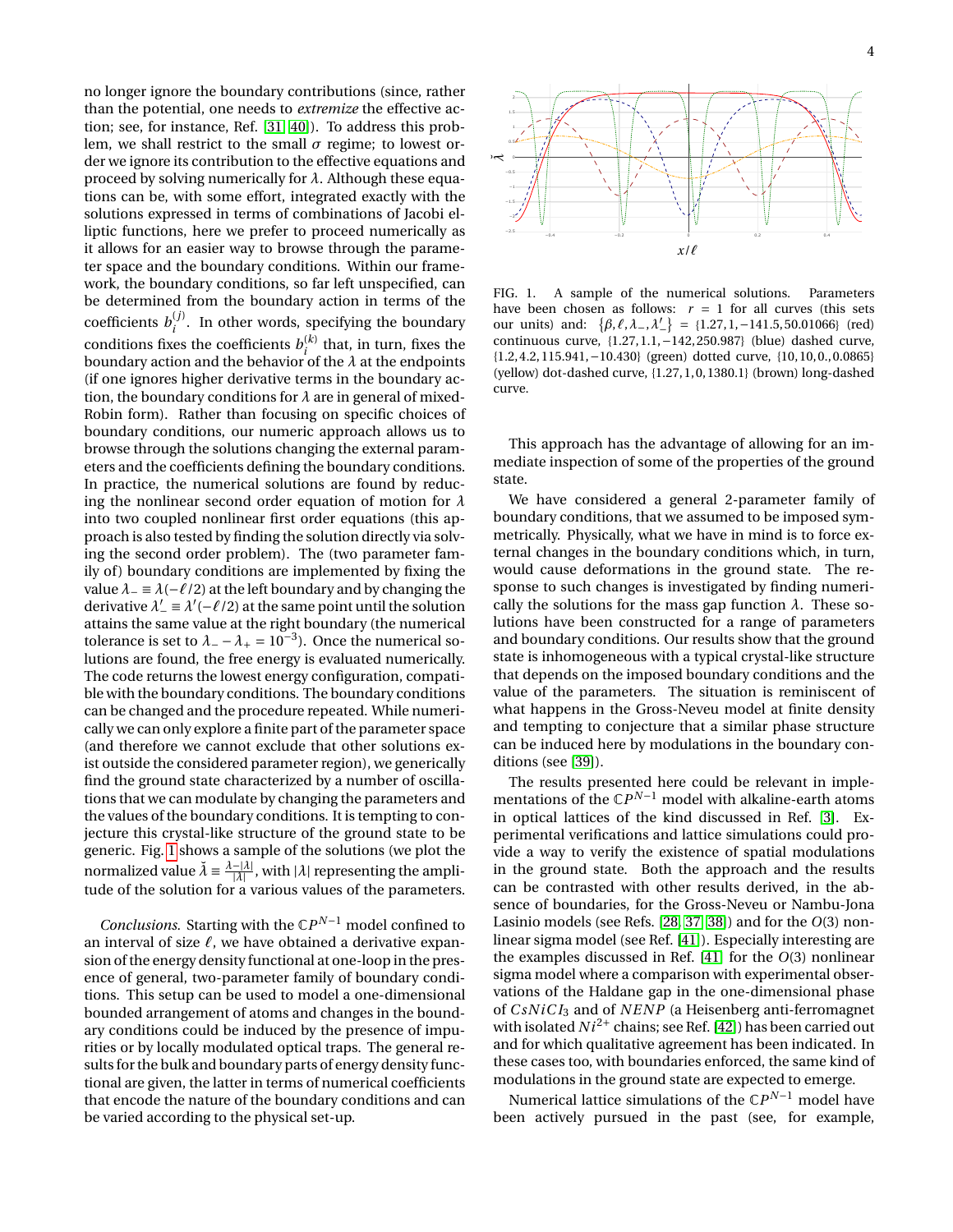Refs. [\[43–](#page-6-15)[50\]](#page-6-16)). Extending the lattice approach to the case treated here (see Ref. [\[51\]](#page-6-17) for such an attempt) could be shed light on some of the questions discussed in this paper and in particular reveal the role of corrections to the large-*N* approximation.

## **ACKNOWLEDGMENTS**

This work is partially funded by the Ministry of Education, Culture, Sports, Science MEXT-Supported Program for the Strategic Research Foundation at Private Universities 'Topological Science' (Grant No. S1511006), the Japanese Society for the Promotion of Science Grants-in-Aid for Scientific Research KAKENHI (Grant n. 18K03626 (AF), 16H03984 and 18H01217 (MN), 19K14616 (RY)), and by MEXT-KAKENHI Grant-in-Aid for Scientific Research on Innovative Areas "Topological Materials Science" No. 15H05855 (MN). AF is especially grateful to Toshiaki Fujimori for discussions and to him and Etsuko Itō for sharing their results prior to publication. Thanks are also extended to Matthew Edmonds, Daisuke Inotani, Bjarke Gudnason, Giacomo Marmorini, Keisuke Ohashi and Vincenzo Vitagliano for discussions.

## **APPENDIX: HEAT-KERNEL COEFFICIENTS**

In this appendix we provide the reader with the coefficients of the small-*t* asymptotic expansion of the trace of the heat kernel associated with a one-dimensional Laplace operator of the form given in Eq.(6) in the main text, acting on suitable functions over the interval [0, 1]. The method used to compute these coefficients for general boundary conditions can be found in Ref. [\[36\]](#page-6-7). Here we give the coefficients for the case of general separated boundary conditions. These conditions can be written as

<span id="page-4-0"></span>
$$
A_1 f_k(0) - A_2 f'_k(0) = 0,
$$
  
\n
$$
B_1 f_k(1) - B_2 f'_k(1) = 0,
$$
\n(14)

where  $f(x)$  are functions belonging to the domain of the Laplace operator given in Eq.(6) (see main text) and the coefficients  $A_i$  and  $B_i$  satisfy the constraints  $(A_1, A_2) \neq$  $(0, 0)$  and  $(B_1, B_2) \neq (0, 0)$ . Following the results detailed in Ref. [\[36\]](#page-6-7), it is not difficult to obtain the following heat-kernel coefficients associated to the Laplace operator in Eq.(6) (see main text) endowed with the boundary conditions [\(14\)](#page-4-0)

$$
c_0(\tilde{x}) = 1,
$$
  
\n
$$
c_{\frac{1}{2}}(\tilde{x}) = b_0^{(\frac{1}{2})},
$$
  
\n
$$
c_1(\tilde{x}) = -\hat{\lambda} + b_0^{(1)},
$$
  
\n
$$
c_{\frac{3}{2}}(\tilde{x}) = b_0^{(\frac{3}{2})} + \hat{\lambda} b_1^{(\frac{3}{2})},
$$
  
\n
$$
c_2(\tilde{x}) = \frac{1}{2} \hat{\lambda}^2 - \frac{1}{6} \frac{\partial^2 \hat{\lambda}}{\partial \tilde{x}^2} + b_0^{(2)} + b_1^{(2)} \hat{\lambda} + b_2^{(2)} \frac{\partial \hat{\lambda}}{\partial \tilde{x}},
$$
  
\n
$$
c_{\frac{5}{2}}(\tilde{x}) = b_0^{(\frac{5}{2})} + b_1^{(\frac{5}{2})} \hat{\lambda} + b_2^{(\frac{5}{2})} \hat{\lambda}^2 + b_3^{(\frac{5}{2})} \frac{\partial \hat{\lambda}}{\partial \tilde{x}} + b_4^{(\frac{5}{2})} \frac{\partial^2 \hat{\lambda}}{\partial \tilde{x}^2},
$$
  
\n
$$
c_3(\tilde{x}) = -\frac{1}{6} \hat{\lambda}^3 + \frac{1}{12} \left( \frac{\partial \hat{\lambda}}{\partial \tilde{x}} \right)^2 + \frac{1}{6} \hat{\lambda} \frac{\partial^2 \hat{\lambda}}{\partial \tilde{x}^2} - \frac{1}{60} \frac{\partial^4 \hat{\lambda}}{\partial \tilde{x}^4} + b_0^{(3)} + b_1^{(3)} \hat{\lambda} + b_2^{(3)} \hat{\lambda}^2 + b_3^{(3)} \frac{\partial \hat{\lambda}}{\partial \tilde{x}} + b_4^{(3)} \frac{\partial^2 \hat{\lambda}}{\partial \tilde{x}^2} + b_5^{(3)} \hat{\lambda} \frac{\partial \hat{\lambda}}{\partial \tilde{x}} + b_6^{(3)} \frac{\partial^3 \hat{\lambda}}{\partial \tilde{x}^3}.
$$

While the volume part of the heat kernel coefficients is universal, the boundary part depends explicitly on the boundary conditions imposed on the system. Since we want to provide formulas for the boundary part of the heat kernel coefficients which are valid for any type of separated boundary condition [\(14\)](#page-4-0), we need to introduce a number of functions which will allow us to present a unified treatment of all separated boundary conditions. To this end we introduce the following projector

$$
\pi_{\tilde{x}} = \begin{cases} 1 & \text{if } \tilde{x} = 0 \\ 0 & \text{if } \tilde{x} \neq 0 \end{cases},
$$
 (16)

and the functions  $\chi(\tilde{x})$  and  $S(\tilde{x})$ , defined on the boundary of the interval  $[0, 1]$ , having the values

$$
\begin{aligned} \chi(0) &= 1 - 2\pi_{A_2} \,, \\ \chi(1) &= 1 - 2\pi_{B_2} \,, \end{aligned} \tag{17}
$$

and

$$
S(0) = (1 - \pi_{A_2}) \frac{A_1}{A_2},
$$
  
\n
$$
S(1) = (1 - \pi_{B_2}) \frac{B_1}{B_2}.
$$
\n(18)

Lastly, we have  $\Pi_{\pm}(\tilde{x})$  defined as

$$
\Pi_{\pm}(\tilde{x}) = \frac{1}{2} \left( 1 + \chi(\tilde{x}) \right) \tag{19}
$$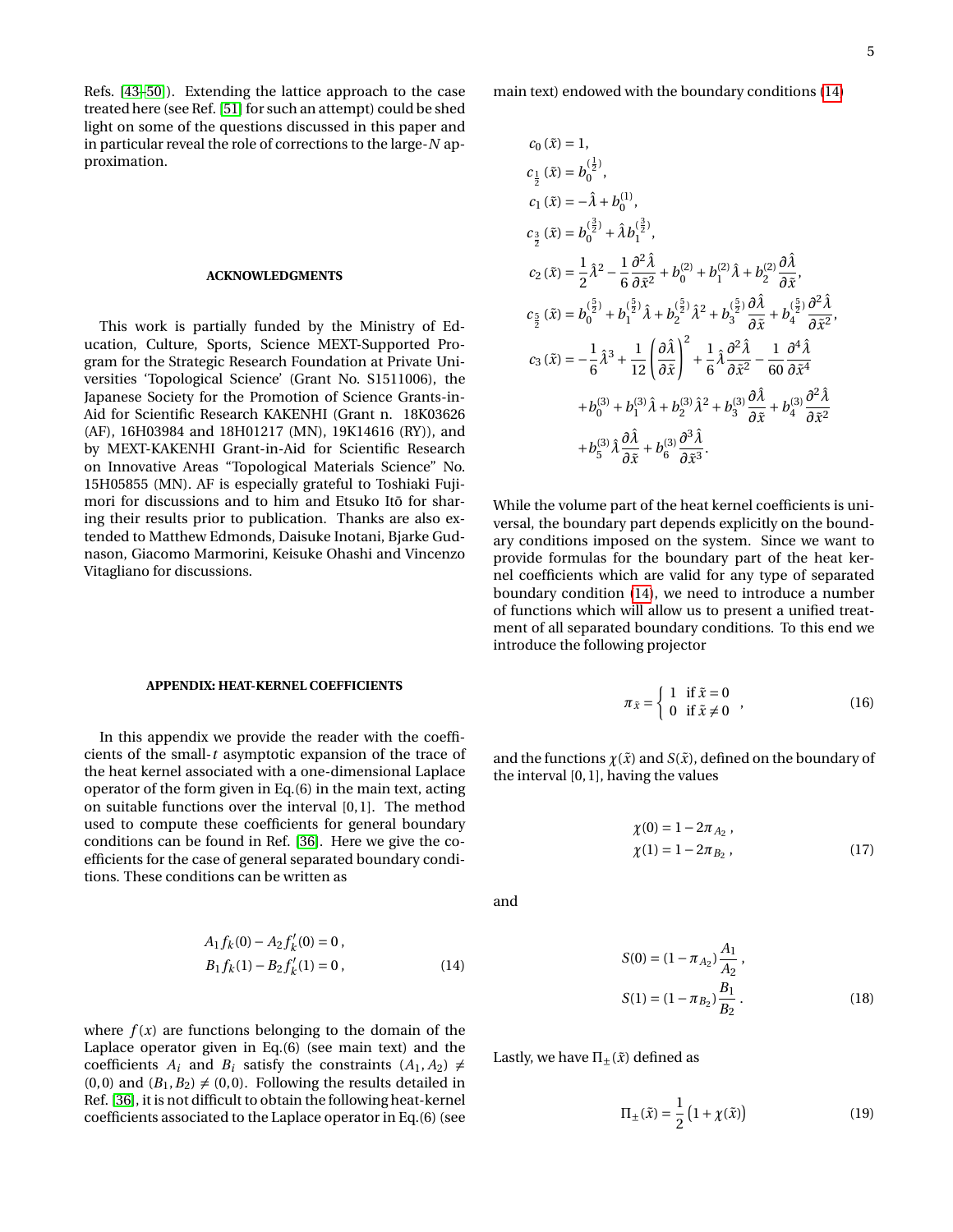By further introducing the generalized function  $\Delta(\tilde{x})$  =  $\delta(\tilde{x}) + \delta(\tilde{x} - 1)$ , one can find

$$
b_0^{(\frac{1}{2})} = \frac{1}{4} \chi(\tilde{x}) \Delta(\tilde{x}),
$$
  
\n
$$
b_0^{(1)} = 2S(\tilde{x}) \Delta(\tilde{x}),
$$
  
\n
$$
b_0^{(\frac{3}{2})} = \frac{1}{2} S^2(\tilde{x}) \Delta(\tilde{x}),
$$
  
\n
$$
b_0^{(\frac{3}{2})} = -\frac{4}{3} S^3(\tilde{x}) \Delta(\tilde{x}),
$$
  
\n
$$
b_1^{(2)} = -\frac{4}{3} S^3(\tilde{x}) \Delta(\tilde{x}),
$$
  
\n
$$
b_1^{(\frac{5}{2})} = \frac{1}{3} [2\Pi_+(\tilde{x}) - \Pi_-(\tilde{x})] \Delta(\tilde{x}),
$$
  
\n
$$
b_0^{(\frac{5}{2})} = \frac{1}{4} S^4(\tilde{x}) \Delta(\tilde{x}),
$$
  
\n
$$
b_1^{(\frac{5}{2})} = -b_0^{(\frac{3}{2})},
$$
  
\n
$$
b_2^{(\frac{5}{2})} = -\frac{1}{8} b_0^{(1)},
$$
  
\n
$$
b_1^{(\frac{5}{2})} = -\frac{1}{4} b_0^{(\frac{1}{2})},
$$
  
\n
$$
b_0^{(3)} = -\frac{8}{15} S^5(\tilde{x}) \Delta(\tilde{x}),
$$
  
\n
$$
b_1^{(3)} = \frac{4}{3} b_0^{(\frac{3}{2})},
$$
  
\n
$$
b_0^{(3)} = \frac{4}{3} b_0^{(\frac{3}{2})},
$$
  
\n
$$
b_0^{(3)} = \frac{1}{30} [7\Pi_+(\tilde{x}) + 12\Pi_-(\tilde{x})] \Delta(\tilde{x}).
$$

The coefficients appearing in the derivative expansion of the effective action (see expressions after Eq. (12) in the

- <span id="page-5-0"></span>[1] M. Lewenstein, A. Sanpera, V. Ahufinger, "*Ultracold atoms in optical lattices - Simulating quantum many body systems*", Oxford University Press, Oxford (UK), 2012.
- <span id="page-5-1"></span>[2] See, for example, E. Zohar, J.I. Cirac, and B. Reznik, Rep. Prog. Phys. **79** (2016) 014401.
- <span id="page-5-2"></span>[3] C. Laflamme *et al.*, Ann. Phys. 370 (2016) 117.
- <span id="page-5-3"></span>[4] A. M. Polyakov, Phys. Lett. **59B**, (1975) 79.
- [5] A. M. Polyakov and A. A. Belavin, JETP Lett. **22**, (1975) 245.
- [6] W. A. Bardeen, B. W. Lee and R. E. Shrock, Phys. Rev. D **14**, (1976) 985.
- <span id="page-5-4"></span>[7] E. Brezin and J. Zinn-Justin, Phys. Rev. B **14**, (1976) 3110.
- <span id="page-5-5"></span>[8] B. B. Beard, M. Pepe, S. Riederer, and U.-J. Wiese, Phys. Rev. Lett. 94 (2005) 010603.
- <span id="page-5-6"></span>[9] K. Kataoka, S. Hattori, I. Ichinose, Phys. Rev. B **83** (2011) 174449.
- <span id="page-5-7"></span>[10] S. Monin, M. Shifman and A. Yung, Phys. Rev. D **92** (2015) no.2, 025011.
- <span id="page-5-10"></span>[11] A. Milekhin, Phys. Rev. D **86** (2012) 105002; Phys. Rev. D **95** (2017) no.8, 085021.
- [12] A. Gorsky and A. Milekhin, Phys. Rev. D **88** (2013) no.8, 085017.
- [13] S. Bolognesi, K. Konishi and K. Ohashi, JHEP **1610** (2016) 073

main text) are:

$$
a_0 = -\frac{1}{8\pi\varepsilon} - \frac{\pi}{3} \theta^{-2}
$$
  
\n
$$
a_1 = \frac{\gamma_E}{4\pi} + \frac{1}{2\pi} \log \left(\frac{\theta}{4\pi}\right)^2 - \frac{1}{4\pi} \log(2\varepsilon)
$$
  
\n
$$
a_2 = -\frac{\zeta(3)}{32\pi^3} \beta^2,
$$
  
\n
$$
a_3 = \frac{\zeta(5)}{256\pi^5} \beta^4
$$
  
\n
$$
v_1 = \frac{\zeta(5)}{512\pi^5} \beta^4
$$
  
\n
$$
v_2 = \frac{\zeta(3)}{32\pi^3} \beta^2
$$
  
\n
$$
v_3 = \frac{\zeta(5)}{512\pi^5} \beta^4
$$

and

$$
\xi_1 = -\frac{b_1^{(3/2)} \vartheta}{24\sqrt{\pi}} - \frac{\zeta(3)}{16\pi^3} b_1^{(2)} \vartheta^2 - \frac{b_1^{(5/2)} \vartheta^3}{1440\sqrt{\pi}} - \frac{3\zeta(5)}{128\pi^5} b_1^{(3)} \vartheta^4
$$
  
\n
$$
\xi_2 = -\frac{1}{1440\sqrt{\pi}} b_2^{(5/2)} \vartheta^3 - \frac{3\zeta(5)}{128\pi^5} b_2^{(3)} \vartheta^4
$$
  
\n
$$
\xi_3 = -\frac{\zeta(3)}{16\pi^3} b_2^{(2)} \vartheta^2 - \frac{1}{1440\sqrt{\pi}} b_3^{(5/2)} \vartheta^3
$$
  
\n
$$
\xi_4 = -\frac{3\zeta(5)}{128\pi^5} b_5^{(3)} \vartheta^2
$$
  
\n
$$
\xi_5 = -\frac{3\zeta(5)}{128\pi^5} b_3^{(3)} \vartheta^2
$$
  
\n
$$
\xi_6 = -\frac{1}{1440\sqrt{\pi}} b_4^{(5/2)} \vartheta^3 - \frac{3\zeta(5)}{128\pi^5} b_4^{(3)} \vartheta^4
$$
  
\n
$$
\xi_7 = -\frac{3\zeta(5)}{128\pi^5} b_6^{(3)} \vartheta^4
$$

- [14] A. Betti, S. Bolognesi, S. B. Gudnason, K. Konishi and K. Ohashi, JHEP **1801** (2018) 106
- [15] S. Bolognesi, S. B. Gudnason, K. Konishi and K. Ohashi, JHEP **1806** (2018) 064
- [16] A. Pikalov, [arXiv:1710.00699](http://arxiv.org/abs/1710.00699) [hep-th].
- [17] M. Nitta and R. Yoshii, JHEP **1808** (2018) 007; JHEP **1809** (2018) 092; JHEP **1712** (2017) 145; Symmetry **11** (2019) no.5, 636
- [18] A. Flachi, M. Nitta, S. Takada and R. Yoshii, Phys. Lett. B798 (2019)134999.
- <span id="page-5-12"></span>[19] S. Bolognesi, S. B. Gudnason, K. Konishi and K. Ohashi, [arXiv:1905.10555](http://arxiv.org/abs/1905.10555) [hep-th].
- [20] D. Pavshinkin, [arXiv:1905.02416](http://arxiv.org/abs/1905.02416) [hep-th].
- [21] M.N. Chernodub, V.A. Goy, A.V. Molochkov, [arXiv:1901.04754](http://arxiv.org/abs/1901.04754) [hep-th].
- <span id="page-5-8"></span>[22] A. Gorsky, A. Pikalov and A. Vainshtein, [arXiv:1811.05449](http://arxiv.org/abs/1811.05449) [hep-th].
- <span id="page-5-9"></span>[23] S. Coleman, Comm. Math. Phys. **31** 259 (1973); P.C., Hohenberg, Phys. Rev. **158** 383 (1968); N.D. Mermin, H. Wagner, Phys. Rev. Lett. 17 1133 (1966).
- <span id="page-5-11"></span>[24] S.-I. Hong, J. K. Kim, J. Phys. **A** (Math. Gen.) 27 (1994) 1557; *ibid.*, Phys. Rev. D **50** (1994) 085021.